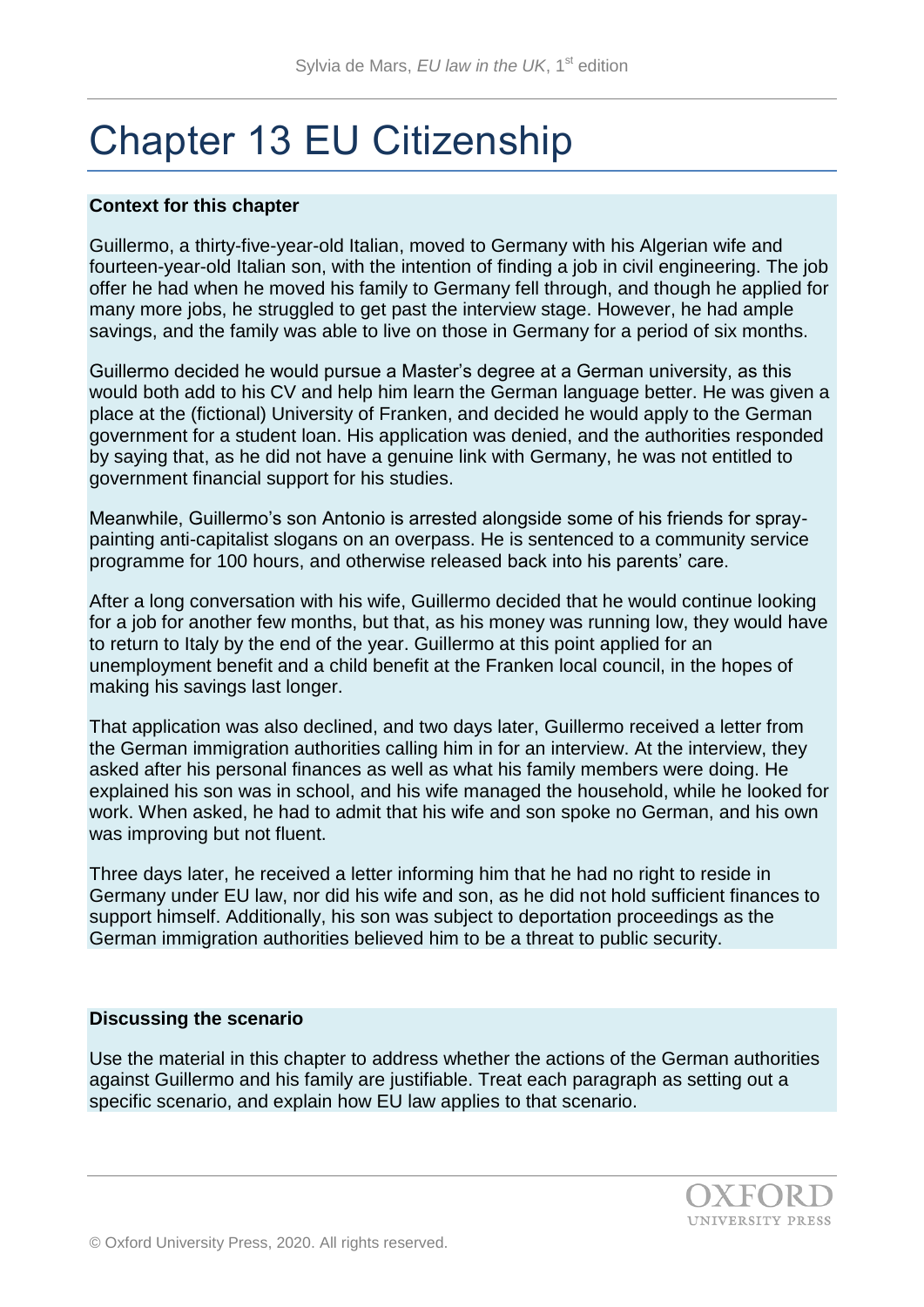# **Approaching the scenario**

This scenario takes the form of a fairly standard law exam question at university: it describes a factual scenario that has legal repercussions, and in your answer, you are expected to consider what those repercussions are and if they are permissible under EU law.

What you are required to do is go through the scenario, paragraph by paragraph, and see what *facts* occur there and what *law* applies to those facts. Assessing that combination of *law* and *facts* will enable you to demonstrate that you not only understand how the law works in the abstract, from having read Chapter 13 in the book, but you are able to apply it to a particular situation that you have not seen before.

The majority of the work you need to do in order to accurately comment on the German authorities' actions will have been done as you answered the '**Discussing the scenario**' boxes throughout Chapter 13. They are addressed here in turn—with a small conclusion at the end on how to summarize the justifiability of the authorities' actions.

**Note**: one aspect of EU citizenship law that the chapter does not address in detail is that only EU nationals are EU citizens, and therefore direct beneficiaries of the EU's free movement of persons' law. This is not because knowing who the relevant EU citizens are in the scenario is unimportant, but because Chapter 12 already had you investigating how to distinguish between beneficiaries of free movement rights and their third-country national family members. In the current scenario, Guillermo and his son Antonio are both EU citizens, whereas Guillermo's wife is a third-country national.

## **Discussing the scenario**

What does *Grzelczyk* suggest about Guillermo's rights to unemployment benefit or child benefit? In what circumstances can Germany deny his application?

To answer this question fully, it is worthwhile making clear that, after Chapter 13, you understand that the status of EU citizenship *changed* the extent to which EU nationals who were not economically active (or workers) were entitled to equal treatment in Member States of which they were not nationals. Moreover, in general those individuals are still are required to hold comprehensive sickness insurance and have 'sufficient resources' to avoid burdening their new Member State of residence. (By the end of the Chapter, you should be able to link this to Article 7 of the Citizenship Directive.)

The bulk of your answer, however, should focus on the CJEU case law *following* EU citizenship, which made clear that these restrictions on equal treatment had to be proportionate. Cases like *Grzelczyk* and *Martinez Sala* both suggest that Guillermo may be entitled to both of these benefits, depending on how long he wished to receive them. The facts do not make clear exactly when Guillermo moved to Germany—but as he has already lived there for 6 months, and intends to leave before the 'end of the year', you can assume it is for a period of 6 months or less. Is this comparable to *Grzelczyk*? You could argue this in any number of ways: Rudy Grzelczyk had lived in Belgium for longer than Guillermo and his family have lived in Germany, so the situation may be distinct on those grounds; or a student finishing a degree is generally in a different situation than a jobseeker who has not managed to find employment. In both those scenarios, while

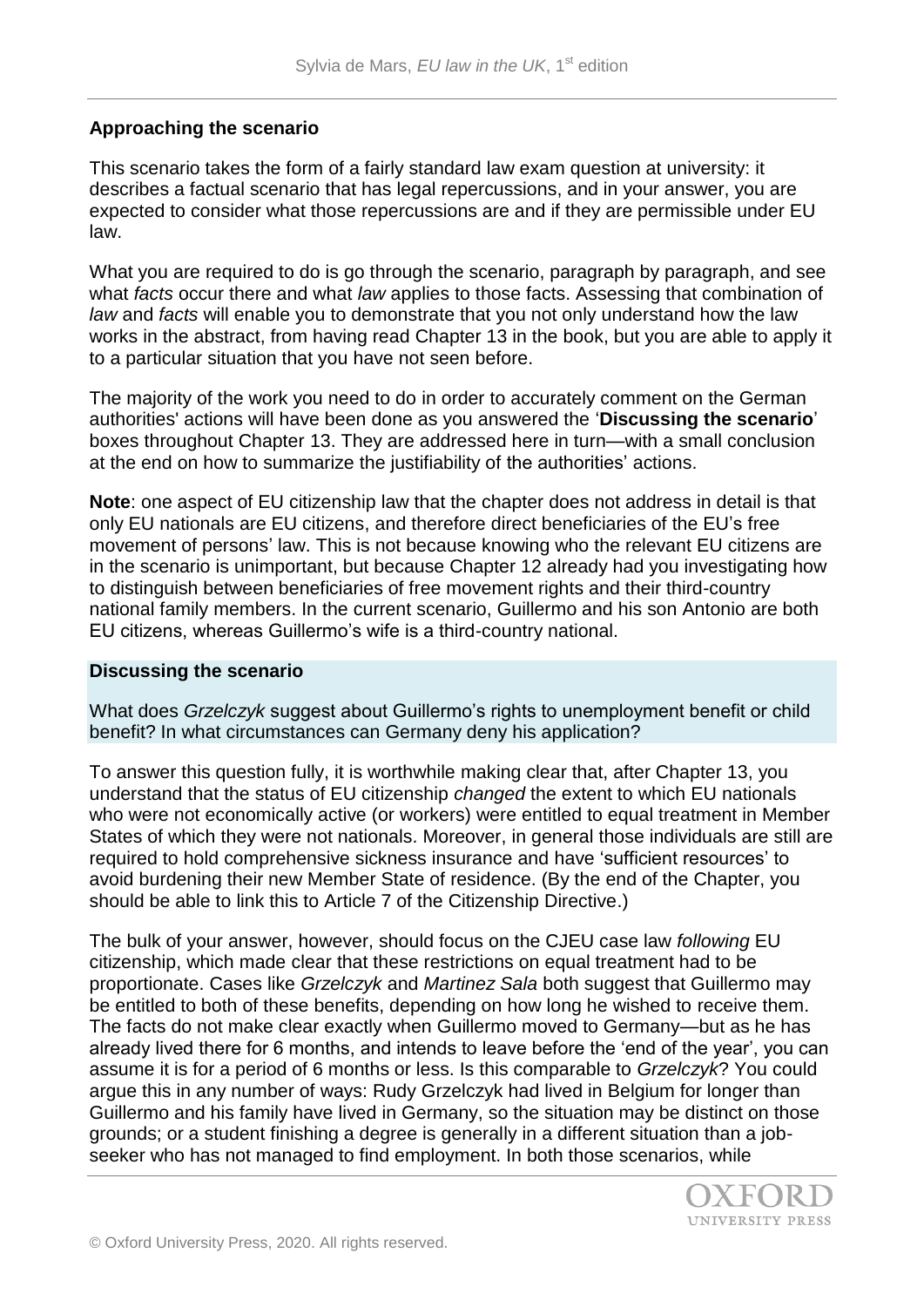*Grzelczyk* indicates that Guillermo's situation should be *considered* by the German authorities, it is likely that he will be declined these benefits. On the other hand, since he is only asking for the benefits for a short period of time and is an active work-seeker who has been in the country for at least six months, *Grzelczyk* seems to suggest that it may be proportionate to give him the benefits for three months.

Here, you can best demonstrate your understanding of EU citizenship law by indicating that EU citizenship introduced a new 'generosity' towards economically inactive EU nationals—but that even in the most generous period of CJEU case law, this 'generosity' was not endless. Therefore, Guillermo's entitlement to benefits was, in any event, dependent on them being short-term; only a 'certain degree of financial solidarity' is attached to the status of EU citizenship.

## **Discussing the scenario**

Is the German authorities' refusal of Guillermo's application for benefits justifiable? If so, on what grounds?

This question expands on the previous one, and considers the details of when a Member State is justified in rejecting an application for benefits from an economically inactive EU citizen. We saw this in Chapter 12 with regards to benefits for job-seekers, and here, too, the key is to cite the *Gebhard* test:

- The measure must be applied in non-discriminatory manner;
- The measure must be justified by imperative requirements in the general interest;
- The measure in place must be suitable for securing the attainment of the objective which they pursue;
- And the measure in place must not go beyond what is necessary to attain the objective.

As Germany explicitly mentions the existence of a 'genuine link', it is likely that their refusal satisfies the *Gebhard* test. It does not appear that they are refusing the benefits on discriminatory grounds, or in a discriminatory way. The facts do not expressly address what 'imperative requirement' the German authorities are trying to achieve, but it seems clear that they are hoping to protect their social security system from being exploited by people who have no 'genuine link' with Germany. Is the measure proportionate? From case law like *Grzelczyk* and *Collins*, we know that in principle it is acceptable, in the absence of a 'genuine link', to deny an EU citizen benefits. You would do very well on this question if you realized that the German authorities also appear to be seeing Guillermo's application *for* benefits as an indication that he may not actually be legally residing in Germany. If they attempted to revoke his right to reside *purely* because he applied for benefits, this would be contrary to EU law, according to *Grzelczyk.* 

# **Discussing the scenario**

Can Antonio be deported from Germany after having been arrested for spray-painting graffiti on an overpass? If so, on what grounds?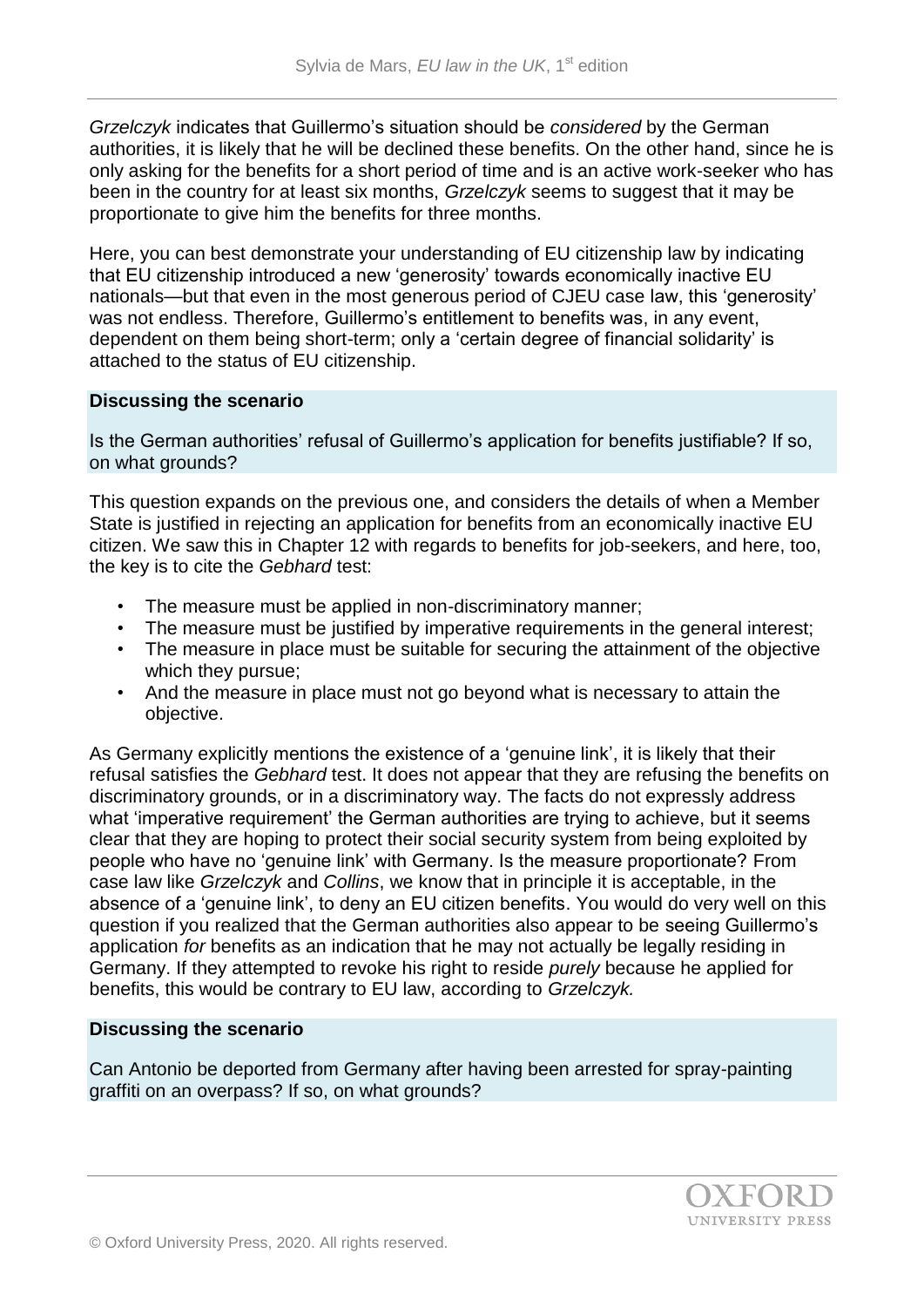The facts show that, while Guillermo is being told that his right to reside is being revoked, Antonio is being threatened with deportation. The difference is important: Guillermo needs only to demonstrate that he *does* have sufficient resources (and comprehensive sickness insurance) in order to have his rights reinstated, whereas, if deported, Antonio would have to leave and re-enter Germany.

Chapter 13 told us that that deportation of EU citizens is very much a last resort, however. The Citizenship Directive has made it clear what while deportation is in principle possible on **public policy** or **public security** grounds, under Article 29(2) this comes with significant conditions. While a deportation would be 'based exclusively on the personal conduct' of Antonio, as required by the first paragraph of Article 29(2) CD, it seems unlikely that his conduct represents a 'genuine, present and sufficiently serious threat affecting one of the fundamental interests of society'. He spray-painted an overpass—this is easy to contrast with the CJEU case law on deportations. Even though Antonio does not have permanent residence—and so Germany does not have to justify his deportation on 'imperative' grounds of public security—it seems clear that this would also not meet the 'sufficiently serious' test. Mentioning cases like *Tsakouridis* and *Orfanopoulos and Oliveri* would be more than enough to help you make such an argument.

## **Discussing the scenario**

Can Guillermo appeal the decision to not give him a loan for a Master's degree? If so, on what grounds?

This question asks you to have paid attention to the specific exception to equal treatment in Article 24(2) of the Citizenship Directive, which excludes student grants and loans from the 'equal treatment' obligation otherwise generally contained in Article 24 CD. While Guillermo is certainly free to appeal this decision, he will not succeed under the current Citizenship Directive, unless he can demonstrate that he has permanent residence (which he does not), or that he is a family member of someone working in Germany (which, according to the facts, he is not).

## **Discussing the scenario**

Consider what you thought about Guillermo's entitlement to unemployment benefit and child benefit in Germany under *Grzelczyk.* Does your answer change in response to *Dano*? Why or why not?

The answer to this question depends on what you thought about Guillermo's entitlement to benefits under case law like *Grzelczyk*. If you had a generous reading of the status of EU citizenship as constructed in *Grzelczyk*, case law as of *Dano* should be making you revisit that. Whereas *Grzelczyk* implies that every individual EU citizen's situation should be considered and decisions taken to deny equal treatment should be proportionate, *Dano*  appears to instead focus on how well an EU citizen has 'integrated' into the host State.

Comparing Guillermo's situation to the facts of *Dano*, because his family do not speak German and he has not successfully 'worked' in Germany to date, this seems to suggest that Germany can outright refuse him benefits—as he has not integrated enough—and revoke his residency status as he is failing to meet the 'sufficient resources' condition in